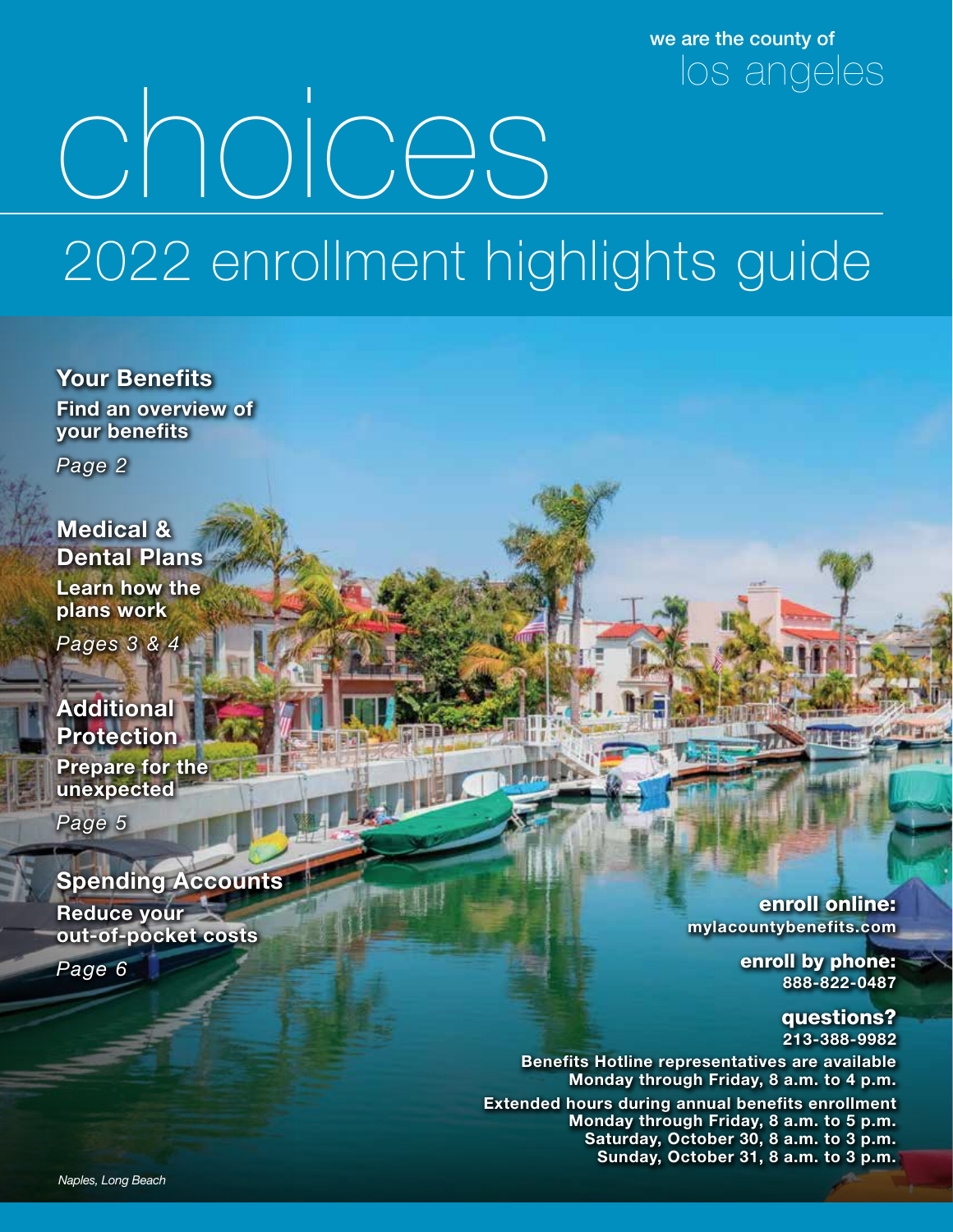### your benefits

The County of Los Angeles and the Coalition of County Unions (CCU) care about you and your family. We work together to negotiate a comprehensive *Choices* benefits program to help enrich your life while protecting your future and your loved ones.

### *CHOICES* 2022 BENEFITS AT A GLANCE

#### **Medical**

| Kaiser<br>Permanente HMO                           | CAPE/Blue Shield<br>POS (Lite & Classic) <sup>1</sup>                                                                            |  |  |
|----------------------------------------------------|----------------------------------------------------------------------------------------------------------------------------------|--|--|
| Cigna Network<br><b>HMO</b>                        | ALADS/Anthem Blue<br>$\bullet$<br>Cross CaliforniaCare<br>HMO (Basic & Premier) <sup>2</sup>                                     |  |  |
| Cigna Southern<br>California Select<br>Network HMO | ALADS/Anthem Blue<br>$\bullet$<br>Cross Prudent Buyer<br>PPO (Basic & Premier) <sup>2</sup>                                      |  |  |
| Cigna Network<br><b>POS</b>                        | <b>Fire Fighters Local</b><br>$\bullet$<br>1014 Health Plan $3$                                                                  |  |  |
| Waive or decline medical coverage                  |                                                                                                                                  |  |  |
| <b>Dental</b>                                      |                                                                                                                                  |  |  |
| MetLife<br>(SafeGuard)<br>HMO                      | <b>ALADS/Anthem Blue</b><br>Cross Premier PPO<br>(included in ALADS/<br>Anthem Blue Cross<br>Premier medical plans) <sup>2</sup> |  |  |
| DeltaCare HMO                                      | Delta Dental PPO                                                                                                                 |  |  |

#### Life Insurance

- Basic term life insurance
- Optional group term life insurance
- Dependent term life insurance

Accidental Death and Dismemberment (AD&D) Insurance

Medical Coverage Protection Long-Term Disability (LTD) Health Insurance

#### Spending Accounts

- Health Care Spending Account (HCSA)
- Dependent Care Spending Account (DCSA)
- <sup>1</sup> *Available only to dues-paying members of one of these unions: AFSCME (all locals), ALADS, Assoc. of Public Defender Inv., Building Trades, CAPE, CA Federation of Interpreters, CIR, IAFF Local 1014, IUOE Local 501, LACOLA, PPOA, Teamsters 911, or UAPD.*
- <sup>2</sup> *Available only to sworn Peace Officers eligible to be members of ALADS (Bargaining Unit 611), and employees in Bargaining Units 612, 614, 621, 631, 632, 641, and 642.*
- <sup>3</sup> *Available to Fire Fighter personnel who are eligible to be members of Local 1014, including Bargaining Units 601, 602, 603, and 604.*

For plan eligibility rules, see your *Choices* SPD.

### dependent eligibility

Your dependents may be eligible for *Choices* medical and dental plans.4 Eligible dependents include:

- Your spouse or domestic partner
- Your children, children legally adopted by you, children awaiting finalization of their adoption by you, stepchildren, children of whom you are the legal guardian, children you support because of a valid court order, and children of your domestic partner:
	- Under age 26
	- Age 26 and older if your child became disabled before the limiting age and is approved by your health plan (check with your health plan to determine the limiting age)
	- Under age 18 for legal guardianship

### When adding eligible family members during benefits enrollment, you must provide Social Security numbers (SSNs) and required documentation (birth/adoption/marriage certificate) within 10 calendar days from the date you enroll.

If you re-enroll a spouse who was dropped during the 2015 Dependent Eligibility Verification (DEV) process, you must provide a marriage certificate AND proof of ongoing relationship that lists your spouse's name and mailing address, such as a recent monthly household bill, recent federal tax return, or recent bank statement.

<sup>4</sup> *The dependent term life, AD&D insurance, and spending accounts have different dependent eligibility requirements. For details, see your* Choices *Summary Plan Description (SPD) at* mylacountybenefits.com*.*

### monthly benefits allowance

The County gives you a monthly allowance to "spend" on benefits. This amount is based on who's covered by your plan (you only, you  $+1$ , you  $+ 2$  or more).

When you do not spend the entire monthly allowance, the unused amount — taxable cash-back — is added to your monthly pay as income, subject to the \$244 taxable cash-back limit.

If your benefits cost more than your allowance, you must pay the difference. Your portion of the cost is deducted from your paycheck before taxes are applied.

### Taxable Cash-back Limit

The 2022 monthly taxable cash-back limit remains at \$244. If you do not spend all your *Choices* monthly benefits allowance, you may receive up to \$244 of the unused amount in your monthly pay.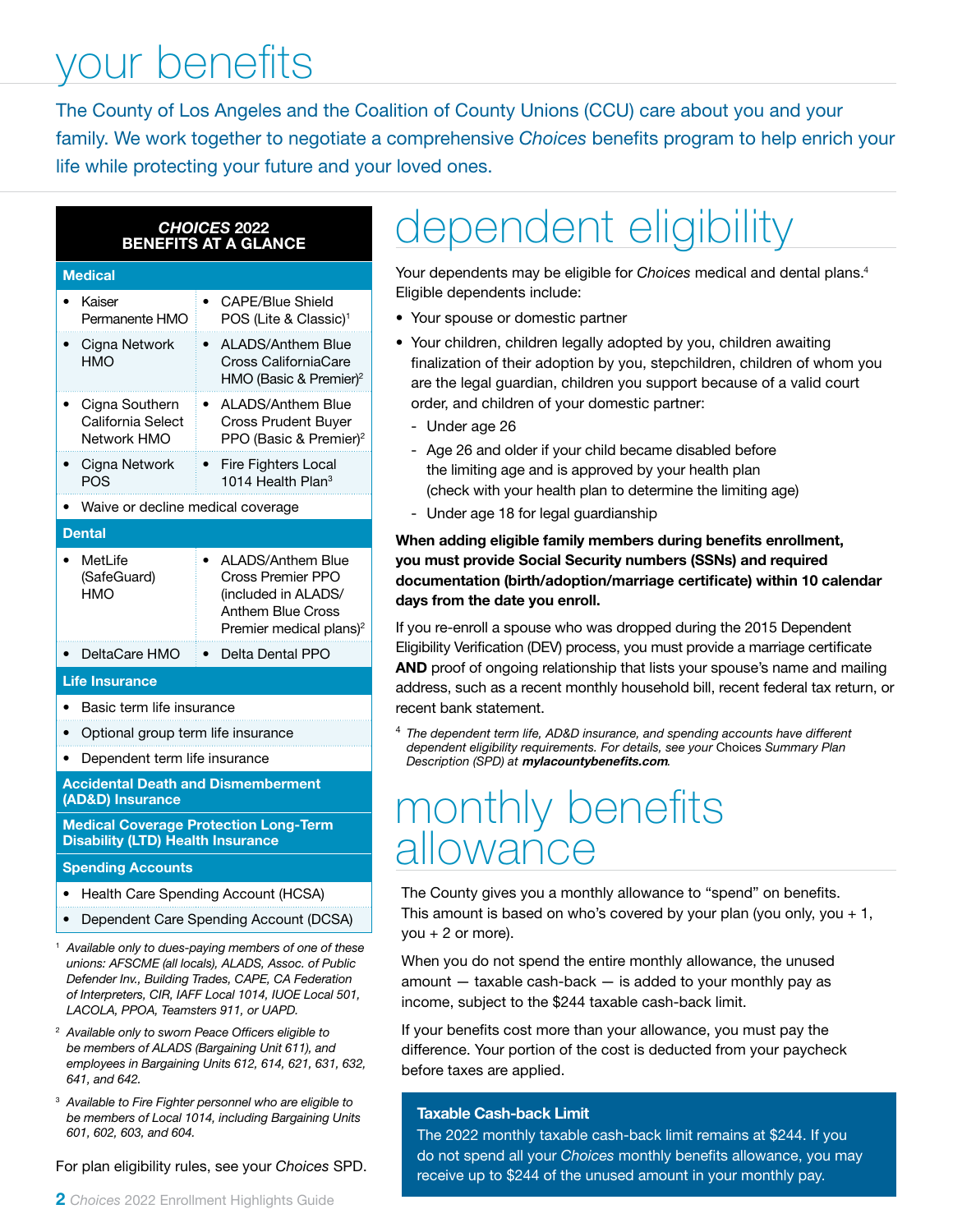### medical plans

|                                     | <b>Health Maintenance</b><br><b>Organization (HMO)</b>                                                                                                                                                                                                                                        | <b>Point of Service (POS)</b>                                                                                                                                                                                                                                                                   | <b>Preferred Provider</b><br><b>Organization (PPO)</b>                                                                                                                                       |  |
|-------------------------------------|-----------------------------------------------------------------------------------------------------------------------------------------------------------------------------------------------------------------------------------------------------------------------------------------------|-------------------------------------------------------------------------------------------------------------------------------------------------------------------------------------------------------------------------------------------------------------------------------------------------|----------------------------------------------------------------------------------------------------------------------------------------------------------------------------------------------|--|
| Coverage                            | Provides comprehensive medical coverage, including but not limited to:                                                                                                                                                                                                                        |                                                                                                                                                                                                                                                                                                 |                                                                                                                                                                                              |  |
|                                     | Preventive care • Routine and major medical care • Prescription drugs •                                                                                                                                                                                                                       |                                                                                                                                                                                                                                                                                                 | Telehealth • Behavioral health care                                                                                                                                                          |  |
| <b>Seeking Care</b>                 | • You choose a primary care<br>physician (PCP) who oversees<br>your care and refers you to HMO<br>specialists<br>You have a network of HMO<br>providers to choose from<br>Except for emergency care, you<br>must be treated by an HMO<br>network physician or hospital to<br>receive benefits | • You choose a primary care<br>physician (PCP) who oversees<br>your care<br>• You do not need a referral from<br>your PCP to see licensed doctors<br>or specialists<br>• Your out-of-pocket expenses will<br>be lower when you coordinate<br>care through your PCP and use<br>network providers | • You can see any licensed doctor<br>or specialist<br>Your out-of-pocket expenses will<br>be lower when you use doctors,<br>hospitals, and other health care<br>providers in the PPO network |  |
| <b>Costs for</b><br><b>Services</b> | • There are no deductibles<br>• You pay a copay for most<br>services<br>HMOs generally have lower<br>copays and no deductibles to<br>meet, so services usually cost<br>less than in PPO plans                                                                                                 | Generally, there is no deductible<br>$\bullet$<br>if you use network providers and<br>coordinate your care through<br>your PCP<br>Out-of-pocket expenses are<br>$\bullet$<br>lower when you use network<br>providers and coordinate your<br>care through your PCP                               | • You must meet the deductible<br>before the plan pays benefits<br>You pay less when you use<br>providers who are in the PPO<br>network                                                      |  |
|                                     | Each plan pays 100% of preventive care when you use network providers.                                                                                                                                                                                                                        |                                                                                                                                                                                                                                                                                                 |                                                                                                                                                                                              |  |

For more details, see the Medical and Dental Plans Comparison Chart in your benefits enrollment packet, or the *Choices* Summary Plan Description (SPD) at mylacountybenefits.com.

#### Waive or Decline Medical Coverage

| <b>WAIVE</b>                                                                                                                                                                                                                                                                                                                                                                                                                                                                                          | <b>DECLINE</b>                                                                                                                                                                                                                                                           |  |  |
|-------------------------------------------------------------------------------------------------------------------------------------------------------------------------------------------------------------------------------------------------------------------------------------------------------------------------------------------------------------------------------------------------------------------------------------------------------------------------------------------------------|--------------------------------------------------------------------------------------------------------------------------------------------------------------------------------------------------------------------------------------------------------------------------|--|--|
| You may waive 2022 Choices medical coverage ONLY if:                                                                                                                                                                                                                                                                                                                                                                                                                                                  | You may decline 2022 Choices medical coverage ONLY if:                                                                                                                                                                                                                   |  |  |
| You have medical coverage through one of the following:<br>• Your spouse's/domestic partner's employer-sponsored<br>medical plan<br>Another employer-sponsored medical plan<br>$\bullet$<br>(such as from a second job)<br>Veteran's benefits<br>$\bullet$                                                                                                                                                                                                                                            | You have medical coverage through one of the following:<br>An individual insurance policy (e.g., you purchased<br>$\bullet$<br>insurance directly through an insurance company)<br>The state, federal, or private marketplace (e.g., Covered<br>$\bullet$<br>California) |  |  |
| Medicare (both Part A and B)<br>$\bullet$<br><b>AND</b>                                                                                                                                                                                                                                                                                                                                                                                                                                               |                                                                                                                                                                                                                                                                          |  |  |
| 2. Your other medical plan offers coverage similar to what<br>Choices offers                                                                                                                                                                                                                                                                                                                                                                                                                          |                                                                                                                                                                                                                                                                          |  |  |
|                                                                                                                                                                                                                                                                                                                                                                                                                                                                                                       | <b>Choices Benefits Allowance</b>                                                                                                                                                                                                                                        |  |  |
| If you waive medical coverage, you <b>WILL</b> receive the<br>If you decline medical coverage, you <b>WILL NOT</b> receive the<br>\$244 monthly Choices benefits allowance.<br>\$244 monthly Choices benefits allowance.                                                                                                                                                                                                                                                                              |                                                                                                                                                                                                                                                                          |  |  |
| You MUST provide information on your other coverage every year                                                                                                                                                                                                                                                                                                                                                                                                                                        |                                                                                                                                                                                                                                                                          |  |  |
| You can waive or decline coverage at mylacountybenefits.com when you are newly eligible and during annual benefits enrollment.<br>You must provide proof of other medical coverage each year during annual benefits enrollment. If you do not submit new or updated<br>information, or your form is not approved, you will be automatically enrolled in a medical plan <sup>1</sup> for 2022. You will not be able to waive<br>or decline medical coverage until the next annual benefits enrollment. |                                                                                                                                                                                                                                                                          |  |  |
| Note: If you waived Choices coverage continuously from 2014 through 2021 because you were enrolled in an individual plan and you continue that<br>coverage in 2022, you may continue to waive coverage under Choices and receive the \$244 benefits allowance.                                                                                                                                                                                                                                        |                                                                                                                                                                                                                                                                          |  |  |
| Pensionability Note: You are a pensionable Choices participant if you were hired before January 1, 1996. As a pensionable participant, whether you<br>waive or have medical coverage, \$244 of your monthly Choices benefits allowance is added to your salary when your pension is calculated at the time<br>you retire; however, if you decline medical coverage, you will not receive the pensionable amount of \$244 when your retirement is calculated.                                          |                                                                                                                                                                                                                                                                          |  |  |
| Employees who are CAPE members will be automatically enrolled in CAPE/Blue Shield Lite Point of Service (POS) Plan. Sworn Peace Officers<br>eligible to be members of ALADS (Bargaining Unit 611), and employees in Bargaining Units 612, 614, 621, 631, 632, 641, and 642 will be<br>automatically enrolled in the ALADS/Anthem Blue Cross CaliforniaCare HMO Plan. Fire personnel who are eligible to be members of Local 1014 will                                                                 |                                                                                                                                                                                                                                                                          |  |  |

*automatically enrolled in the ALADS/Anthem Blue Cross CaliforniaCare HMO Plan. Fire personnel who are eligible to be members of Local 1014 will be automatically enrolled in the Fire Fighters Local 1014 Health Plan. All other employees will be enrolled in either Cigna Southern California Select Network HMO or Kaiser Permanente HMO based on service area.*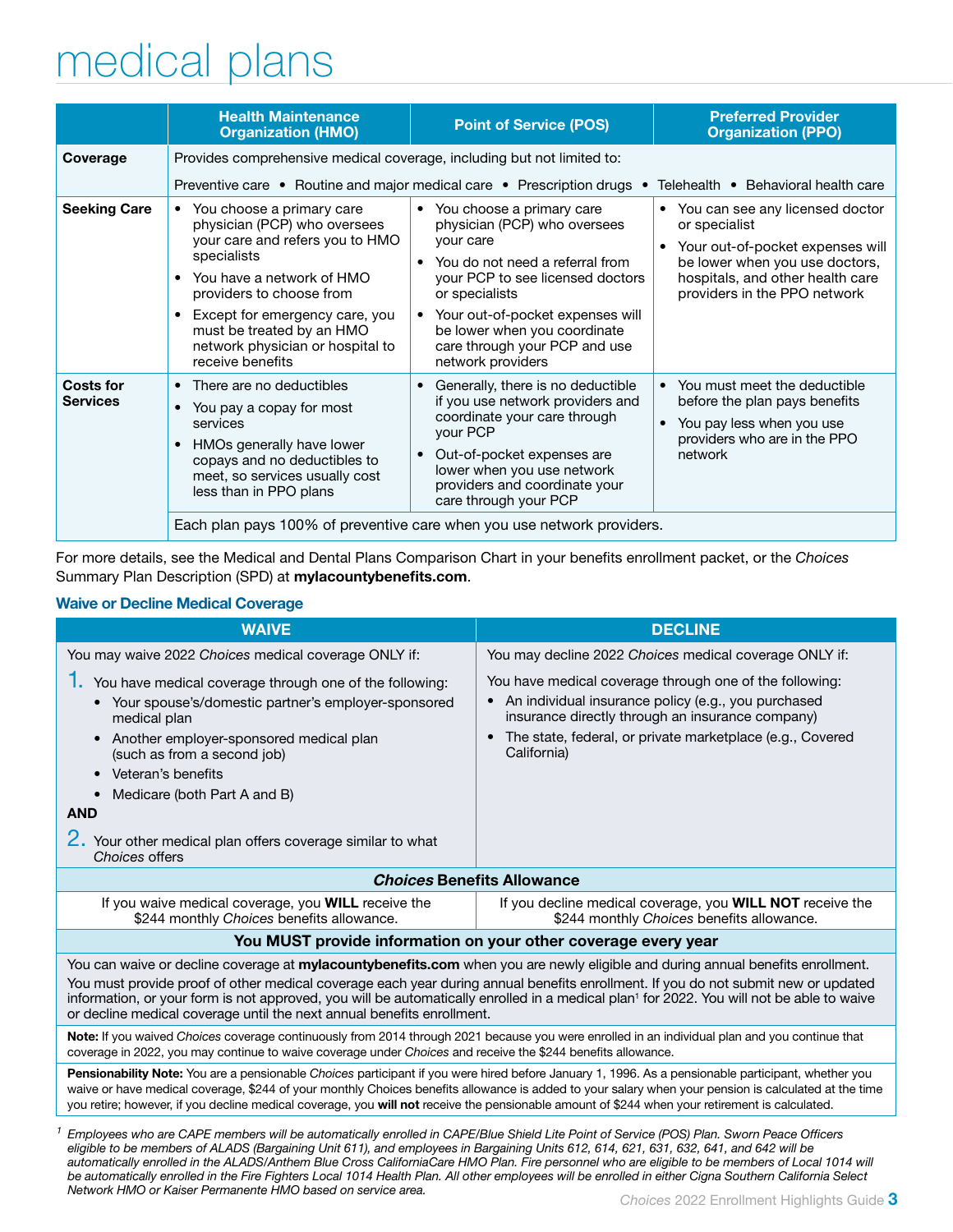### Getting Health Care at Home

The County's medical plans can make getting health care easy and safe while saving you money.

Telehealth — virtual care by computer or smartphone — brings the doctor to you, in the comfort of your home, and it's usually faster and less expensive than an office visit.

Mail order prescription drugs is another safe, easy way to save money. If you take "maintenance medications" — for high blood pressure, cholesterol, or birth control, for example — you can have your medications delivered to your home.

For more details about these benefits, see the Medical and Dental Plans Comparison Chart you received in your benefits enrollment packet, or contact your medical plan.

### dental benefits

### Dental Plans

Your negotiated Choices program offers two HMO dental plans:

- MetLife (SafeGuard)
- DeltaCare

The program also offers the following PPO dental plans:

- Delta Dental
- ALADS/Anthem Blue Cross Premier (included in ALADS/Anthem Blue Cross Premier medical plans)

When you enroll in an HMO dental plan, you choose a dental office, which becomes your primary care office. You must go to this office for all your dental care.

The Delta Dental PPO offers two networks of participating dentists and dental care providers:

- Delta Preferred Provider Option (PPO) network: This network offers the highest benefits. Most preventive services are covered at 100%; many other services are covered at 85%. You pay no deductible. The annual maximum benefit is \$1,500 per person.
- Delta Participating Dentist network: Delta pays benefits based on a fee agreement with the network's dentists. Most routine services are covered at 80%, after the deductible is met. The annual maximum benefit is \$1,200 per person.

When you enroll in a PPO dental plan, you can go to any dentist in either network, or to an out-of-network dentist. When you go to network providers, the plan pays higher benefits (you pay less).

The ALADS/Anthem Blue Cross Premier Plan is available only to sworn Peace Officers eligible to be members of ALADS (Bargaining Unit 611), and employees in Bargaining Units 612, 614, 621, 631, 632, 641, and 642. This plan offers innetwork and out-of-network benefits. When you use network providers, the plan pays higher benefits and you pay less. The annual maximum benefit is \$2,000 per person and the orthodontia lifetime benefit is 50%, up to \$1,750 per person.

For details, see the Medical and Dental Plans Comparison Chart in your benefits enrollment packet, or the *Choices* SPD at mylacountybenefits.com.



### Medical Plans that Include Limited Dental Benefits

The following medical plans include limited dental benefits to be used in addition to your LA County dental plan.

If you enroll in one of these medical plans, you must also enroll in an LA County dental plan or waive coverage if you have other dental coverage.

The ALADS/Anthem Blue Cross CaliforniaCare HMO Basic and the ALADS/Anthem Blue Cross Prudent **Buyer PPO Basic medical plans are** available only to sworn Peace Officers eligible to be members of ALADS (Bargaining Unit 611), and employees in Bargaining Units 612, 614, 621, 631, 632, 641, and 642. These plans provide an orthodontia lifetime benefit of 50%, up to \$1,750 per person, and a \$500 annual maximum benefit per person.

The CAPE/Blue Shield Lite and Classic POS Plans provide a 50%, up to \$2,500 per-person lifetime orthodontia benefit, and cover preventive and basic services at 25% and/or dental implants at 60%, up to \$1,500 per calendar year combined.

The Fire Fighters Local 1014 Health Plan provides a \$3,000 lifetime orthodontia benefit, a \$2,500 lifetime dental implant benefit, and a \$1,500 benefit for out-of-pocket expenses. The plan is only available to employees who are eligible to be members of Local 1014.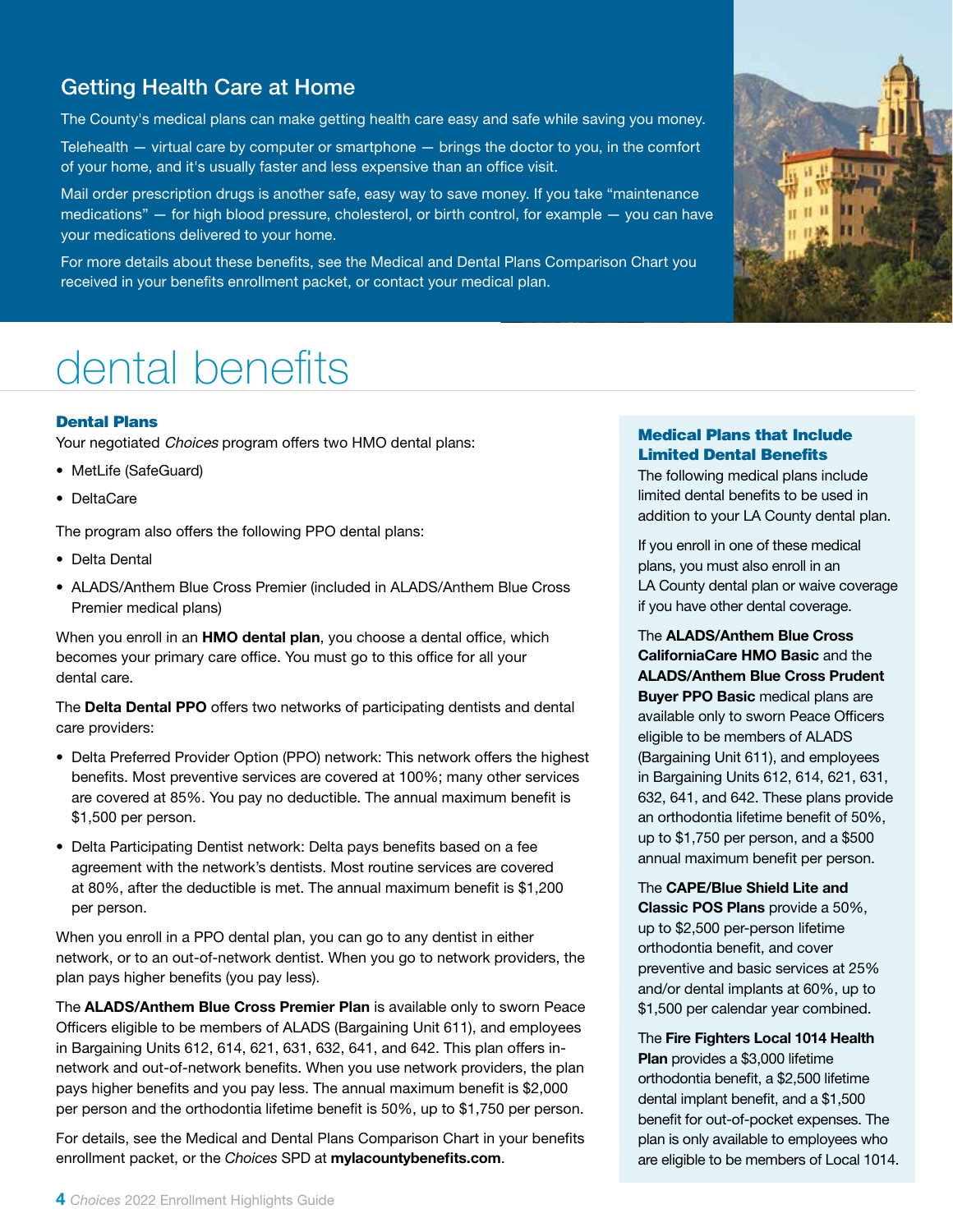## additional protection

Unexpected things happen that affect your life and the lives of those you care about. To protect you and your family, *Choices*  offers life insurance, accidental death and dismemberment insurance, and long-term disability health insurance.

#### Life Insurance

The County offers you and your family life insurance for financial protection:

| <b>Basic Term Life:</b> The County gives you basic term<br>life insurance at no cost to you. Safety Members of<br>Retirement Plan A, B, C, and General Members of<br>Retirement Plan A, B, C, D, or G are insured for \$2,000.<br>Members of Retirement Plan E are insured for \$10,000.                    | You are insured for<br>\$2,000                                           | If you don't elect the<br>maximum amount of<br>optional group term life<br>insurance when you are<br>newly eligible, you can                   |
|-------------------------------------------------------------------------------------------------------------------------------------------------------------------------------------------------------------------------------------------------------------------------------------------------------------|--------------------------------------------------------------------------|------------------------------------------------------------------------------------------------------------------------------------------------|
| Optional Group Term Life: You may buy optional life insurance<br>of one to eight times your annual salary. The materials included<br>in this enrollment packet show how much you can buy and<br>your monthly cost of coverage. Contact New York Life if you<br>want to update your beneficiary information. | <b>Coverage Amounts:</b><br>$1x$ to $8x$<br>Your annual salary           | increase your coverage<br>by one level each year<br>during annual benefits<br>enrollment, to a maximul<br>of eight times your annu-<br>salary. |
| Dependent Term Life: If you buy optional life for yourself,<br>you may also buy coverage for your spouse/domestic<br>partner and dependent children <sup>1</sup> in the amounts of<br>\$5,000, \$10,000, \$15,000, or \$20,000. See the Choices<br>SPD for eligibility.                                     | <b>Coverage Amounts:</b><br>\$5k to \$20k<br>For eligible family members | See the Choices SPD at<br>mylacountybenefits.cor<br>for more information.                                                                      |

### Accidental Death And Dismemberment Insurance (AD&D)

You can buy AD&D insurance at low monthly rates. If you die in an accident, become paralyzed, or lose a limb, eyesight, speech, or hearing because of an accident, your AD&D insurance pays benefits. See your benefits enrollment packet for AD&D coverage amounts and monthly costs.

If you have AD&D coverage under *Choices*, you may also buy coverage for your eligible spouse or domestic partner under age 70, and dependent children. 2 See the *Choices* SPD at mylacountybenefits.com for rules.

### Medical Coverage Protection Long-Term Disability (LTD) Health Insurance

This benefit continues your medical insurance coverage if you become totally and permanently disabled, and are eligible for the County's LTD benefits. You must be a General Member (not Safety) of Retirement Plan A, B, C, D, E, or G and enrolled in a CAPE/Blue Shield, Cigna, or Kaiser medical plan to be eligible to participate in the LTD health insurance plan.

Eligible employees are automatically enrolled in the 75% LTD health insurance at no cost. If you experience a disability on or after the date your medical coverage begins, the LTD health insurance plan pays 75% of your monthly medical premium while you are disabled and receiving LTD benefits. You must pay the remaining 25%.

During your enrollment, eligible employees can elect the 100% LTD health insurance "buy up" at a cost of \$3.00 per month. Under this optional coverage, the LTD health insurance plan will pay 100% of your monthly medical plan premium while you receive LTD benefits. See the *Choices* SPD at mylacountybenefits.com for more information.

*<sup>1</sup>* Dependent Term Life: *Unmarried dependent children from age six months through age 20 (or through age 25 if full-time students) are eligible for the full amount.*

*<sup>2</sup>* AD&D: *Unmarried dependent children through age 20 (or through age 25 if full-time students).*

dention innual

.com

You are eligible to enroll in the 100% LTD health insurance "buy up" every other year.

As a new hire, you are eligible the year you are hired and every other year after that.

During each annual benefits enrollment, review your Personalized Enrollment Worksheet to check your eligibility.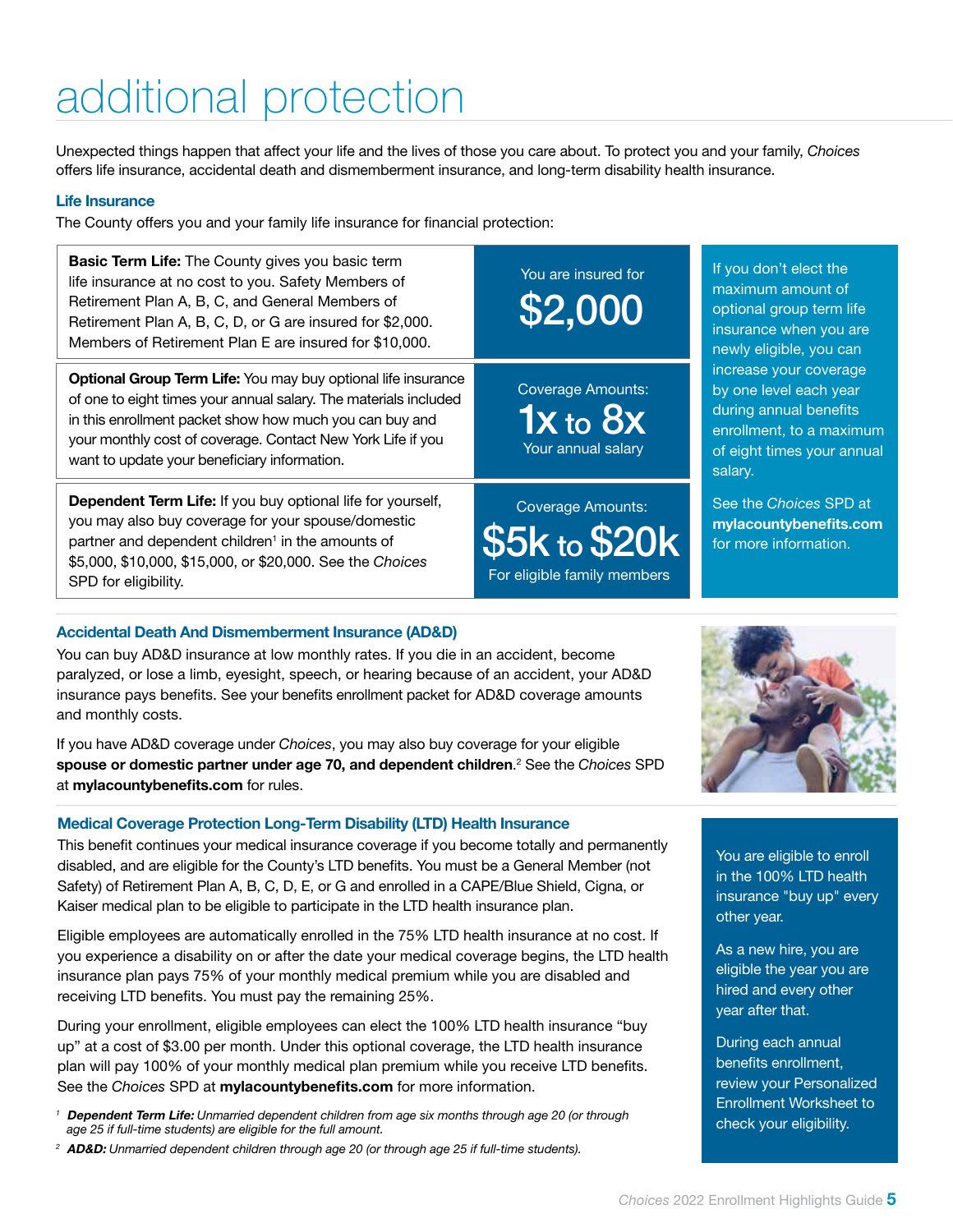### spending accounts

Spending accounts can help you save money on health care and dependent care costs. You never pay federal or state taxes on your contributions. You'll save 10% to 30% on eligible expenses.

| <b>CHOICES OFFERS TWO SPENDING ACCOUNTS: ENROLL IN EITHER OR BOTH</b>                                                                                            |                                                                                                                                                                                                                                                                                                                                                                                                                                                          |  |  |
|------------------------------------------------------------------------------------------------------------------------------------------------------------------|----------------------------------------------------------------------------------------------------------------------------------------------------------------------------------------------------------------------------------------------------------------------------------------------------------------------------------------------------------------------------------------------------------------------------------------------------------|--|--|
| <b>Health Care Spending Account</b>                                                                                                                              | <b>Dependent Care Spending Account</b>                                                                                                                                                                                                                                                                                                                                                                                                                   |  |  |
| Pay eligible out-of-pocket health care expenses for yourself and<br>your eligible dependents <sup>1</sup> with pre-tax dollars, including but not<br>limited to: | Pay for eligible dependent care expenses with pre-tax dollars<br>while you and your spouse work outside the home or attend<br>school full time. These expenses include, but are not limited to:                                                                                                                                                                                                                                                          |  |  |
| • Medical plan copays and deductibles<br>• Prescription and over-the-counter medications<br>• Vision, dental, and chiropractic care                              | • The cost of qualified day care centers, summer day camps,<br>preschools, and child and adult day care provided at your home<br>You can claim day care costs for children under age 13 or your<br>federal tax dependent <sup>1</sup> (including your spouse) who is physically<br>or mentally incapable of caring for himself/herself and lives with<br>you at least eight hours a day.<br>For a full list of expenses, see Publication 503 at irs.gov. |  |  |
| • CDC-approved masks (gaiter-style masks and masks with<br>breathing valves or vents are not eligible), hand sanitizer, and<br>hand sanitizing wipes             |                                                                                                                                                                                                                                                                                                                                                                                                                                                          |  |  |
| • Menstrual products such as pads, liners, and similar products                                                                                                  |                                                                                                                                                                                                                                                                                                                                                                                                                                                          |  |  |
| For a full list of expenses, see Publication 502 at irs.gov.                                                                                                     |                                                                                                                                                                                                                                                                                                                                                                                                                                                          |  |  |
| When you enroll, you decide how much to contribute to each account.                                                                                              |                                                                                                                                                                                                                                                                                                                                                                                                                                                          |  |  |
| Maximum monthly contribution: \$200                                                                                                                              | Maximum monthly contribution: $$400^2$                                                                                                                                                                                                                                                                                                                                                                                                                   |  |  |

| Maximum monthly contribution: \$200                                                                                           | Maximum monthly contribution: \$400 <sup>2</sup>                                                                                                                                                        |
|-------------------------------------------------------------------------------------------------------------------------------|---------------------------------------------------------------------------------------------------------------------------------------------------------------------------------------------------------|
| You can carry over up to \$550 in unused funds to spend in the<br>next Plan Year and still contribute up to the full \$2,400. | Internal Revenue Service (IRS) regulations do not allow you to<br>carry over any unused funds in your Dependent Care Spending<br>Account. Any funds not claimed by June 30, 2023, will be<br>forfeited. |

Expenses for both types of spending accounts must be incurred by December 31, 2022, and submitted for reimbursement by June 30, 2023. See the spending accounts section of the *Choices* SPD at mylacountybenefits.com for more information.

#### Making Your Dependent Care Spending Account Even More Valuable

If you enroll in the Dependent Care Spending Account, the County will make a nontaxable monthly contribution to your account based on your annual base pay. You do not need to contribute, but you must enroll to be eligible for the County contribution. See the table below to find out how much the County will contribute in 2022.

| <b>YOUR ANNUAL BASE PAY</b> | <b>COUNTY'S MONTHLY CONTRIBUTION</b><br>(Subject to Annual Cap on Contribution) <sup>3</sup> |
|-----------------------------|----------------------------------------------------------------------------------------------|
| Less than \$30,000          | \$375                                                                                        |
| \$30,000 to \$34,999        | \$300                                                                                        |
| \$35,000 to \$39,999        | \$275                                                                                        |
| \$40,000 to \$44,999        | \$200                                                                                        |
| \$45,000 to \$49,999        | \$125                                                                                        |
| \$50,000 or more            | \$75                                                                                         |

<sup>1</sup> Per IRS rules, domestic partners and their children are not considered federal tax dependents; *you cannot file spending account claims for their expenses.* 

<sup>2</sup> Total contributions to a Dependent Care Spending Account — yours, your spouse's, and the *County's — cannot exceed \$5,000 a year if you are single or married filing jointly, or \$2,500 if married filing separately (IRS limits).*

<sup>3</sup> The Coalition of County Unions and the plan sponsor, the County of Los Angeles, agreed to an annual maximum dollar amount the County will spend for this benefit and how this benefit *will be administered. This benefit will be monitored on a monthly basis. If the dollar maximum is reached in any month in 2022, the contribution you receive from the County will be reduced that month and will be suspended for the remainder of the Plan Year. In addition, you may be allowed to make life event changes that are consistent with a qualified life event, cost, or coverage (for example, revoking your election if your dependent care provider quits or ends their contract with you). See the* Choices *SPD at mylacountybenefits.com for more information.*

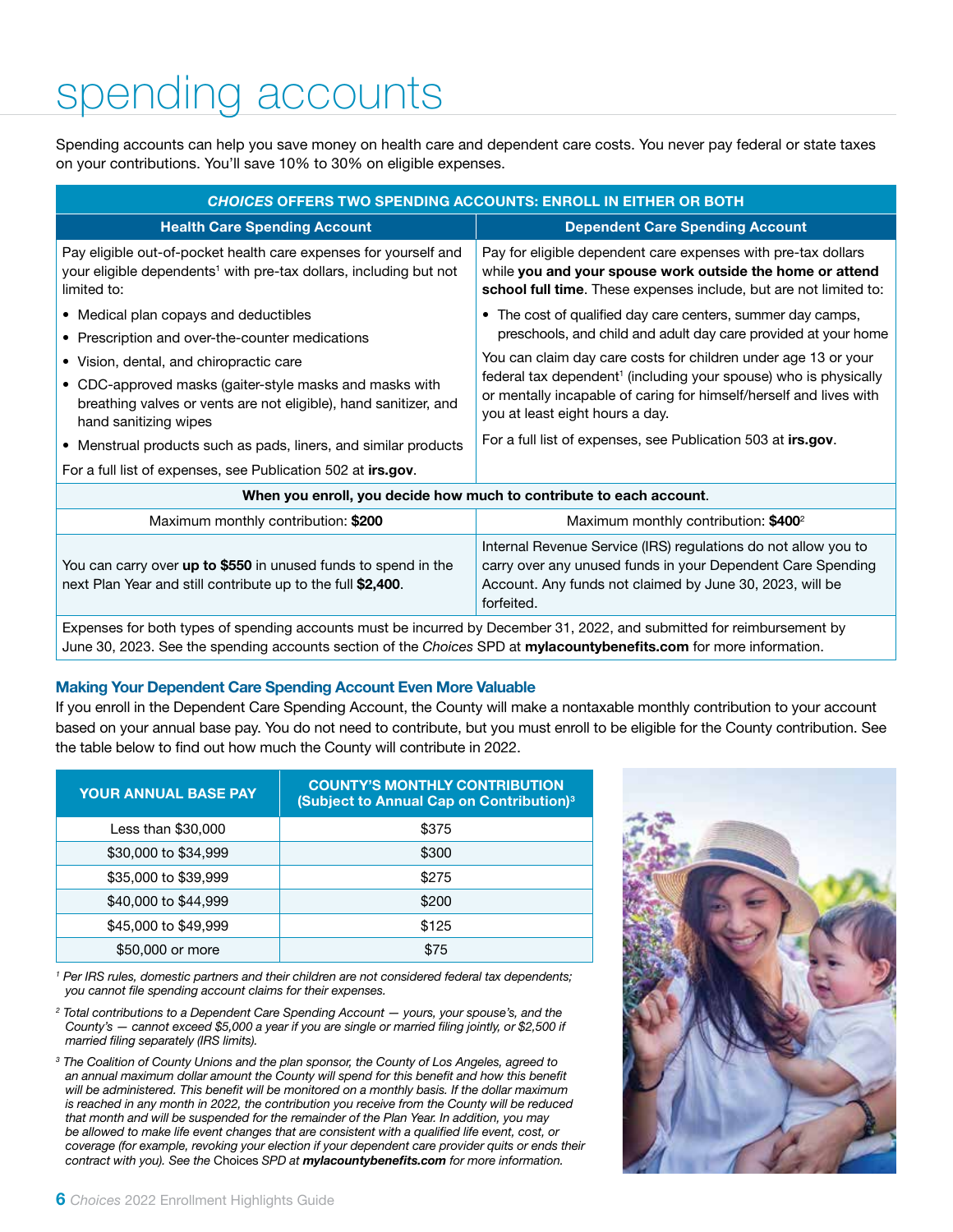### Account Reminders

- You must submit itemized receipts to be reimbursed by HealthEquity. Health care receipts must show: 1. Patient's name 2. Provider's name 3. Date of service 4. Type of service 5. Out-of-pocket cost
- You may submit claims only for the months in which you are an active participant. If you stop contributing because of an enrollment change, you leave the County, or you retire, you're no longer considered an active participant beginning the month you stop making contributions. See the Important Rules section in the *Choices* SPD at mylacountybenefits.com.

### **Important Spending Community Spending Accounts Made Easier**

### HealthEquity's EZ Receipts App

Available at the Apple App Store or Google Play.

- File claims and submit itemized receipts
- View your transactions
- Check your account balances

#### HealthEquity Visa Card

- Pay instantly at most providers and pharmacies
- Save time because you do not have to file claims for common expenses
- Order extra Visa cards for eligible dependents

# benefit changes during the year: life events

### Choose Carefully — Your Elections Are Final

After your enrollment deadline, you can't change your benefits until the next annual benefits enrollment unless you have a qualified life event. If you do, and want to change your benefits, you have 90 days from the date of the event to make changes and submit supporting documentation. Below are a few examples of qualified life events.

| <b>LIFE EVENT</b>                                                                                                | <b>SUPPORTING DOCUMENTATION</b>                                                                                                                                                                                                 |
|------------------------------------------------------------------------------------------------------------------|---------------------------------------------------------------------------------------------------------------------------------------------------------------------------------------------------------------------------------|
| Marriage                                                                                                         | • Spouse's Social Security number and<br>A copy of:<br>• Church, county, state marriage certificate, or<br>• Foreign marriage certificate (requires notarized<br>translation)                                                   |
| Enter into a domestic<br>partnership                                                                             | • A County of Los Angeles Declaration of Domestic<br>Partnership Form and proof you live in the same<br>home, or<br>• State of California Declaration of Domestic<br>Partnership Form                                           |
| A child born to you,<br>adopted or placed with<br>you for adoption, or for<br>whom you are the legal<br>guardian | • Child's Social Security number and<br>Depending on the situation, a copy of:<br>• Hospital, state, or county birth certificate, or<br>• Legal adoption or placement documents, or<br>• Court-appointed guardianship documents |
| Divorce or legal<br>separation                                                                                   | A copy of:<br>• Legal court document with the effective date of<br>divorce or legal separation                                                                                                                                  |
| Terminate a domestic<br>partnership                                                                              | • County of Los Angeles Termination of Domestic<br>Partnership Form, or<br>• State of California Notice of Termination of Domestic<br>Partnership Form                                                                          |
| Military leave<br>(beginning or ending)                                                                          | A copy of:<br>• Official Military Orders, or<br>Other supporting documentation showing the date<br>military leave begins or ends                                                                                                |

This table provides a general overview. For a complete list of qualified life events and applicable rules, see the *Choices* SPD at mylacountybenefits.com.

#### Life Event Enrollment Process

- **1.** Log on to mylacountybenefits.com, click the "Enroll or Make Changes" button and select the Life Events link. Follow the instructions.
- **2. Confirm your elections** by clicking the yellow confirmation button.
- **3.** Submit appropriate supporting documentation (e.g., marriage certificate, birth certificate) and provide Social Security numbers if necessary:
	- Write your employee number on each certificate and document
	- Scan your documents for upload or email
	- See "Submitting Required Documentation" in the Quick Start Summary
- 4. Review your confirmation statement when you receive it in the mail. This statement shows the effective date of any approved changes. It is mailed to you after the Plan Administrator approves your supporting documentation.

Unable to enroll online? Call 888-822-0487 to enroll.